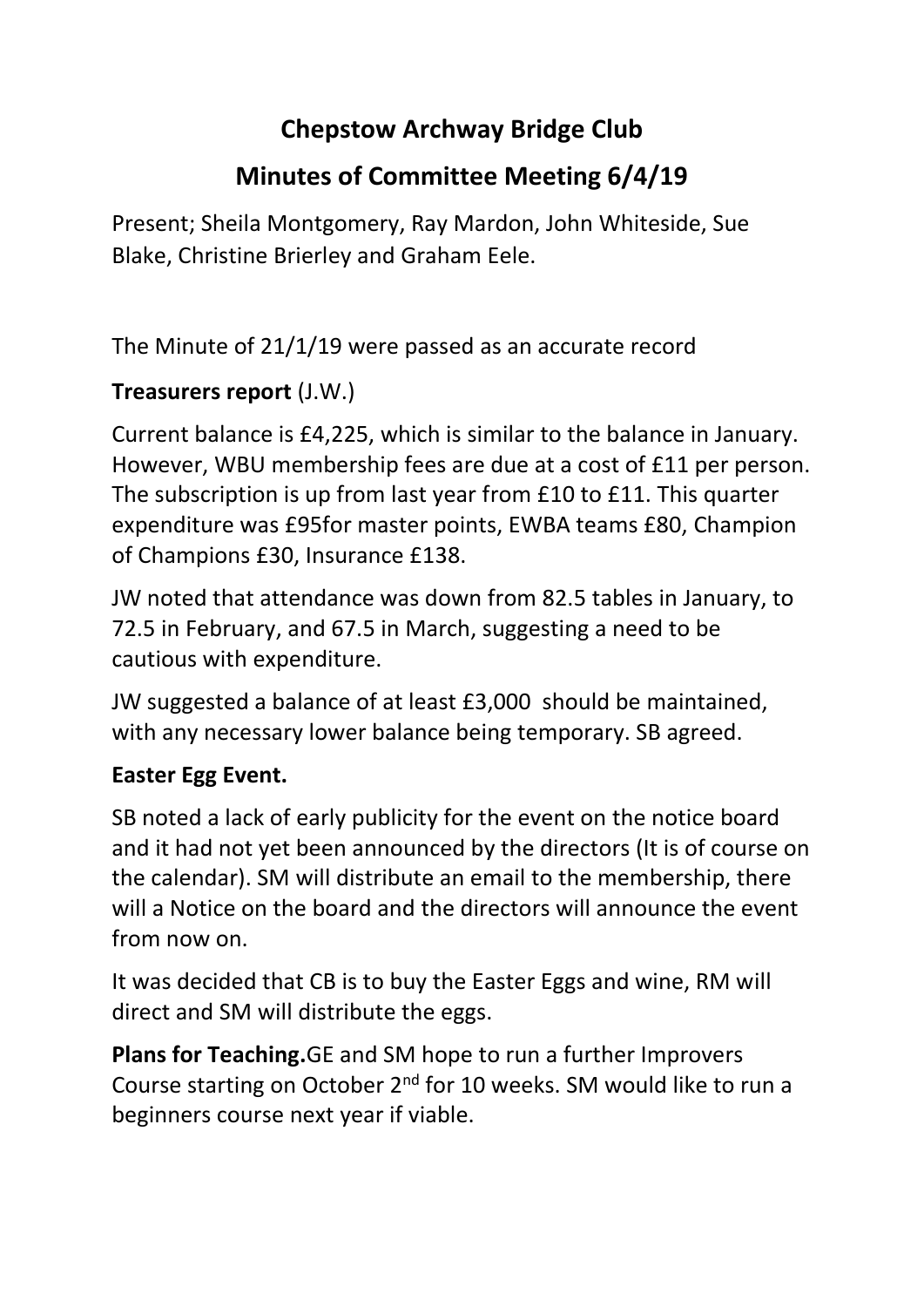It was agreed in principle the courses should cover costs, and that capital expenditure should also be covered spread over its lifetime.

It was agreed that a whiteboard and flip charts were would be purchased by SM for the next course, expenditure to be approved by the committee. (Likely to be £70 or less).

GE suggested more people could be trained to teach and that he suggested purchasing a projector and screen. No decision was made to commit money, partly because income and costs from future courses are uncertain. SM is to negotiate with the Palmer Centre in relation to room rental. It was acknowledged that charges for previous courses could probably have been higher without affecting enrolment.

### **Upgrade of Duplimate Machine.**

It was quickly and unanimously agreed to spend £250 on this.

#### **Future Personnel Needs.**

The major identified needs were for;

A web site organiser

An events organiser for the 3 party events, charity matches and catered events hosted by the Club.

A P.R. organiser.

SM will email the membership and approach people personally to see if anyone might be interested in helping out.

#### **Palmer Centre**

SM will arrange to meet the management now the building works are nearing completion. Points for discussion will include rental, storage, chairs, and extra notice board.

#### **Competitions**

The majority view was that competitions run so far should continue next year with two changes. The mens pairs and ladies pairs should